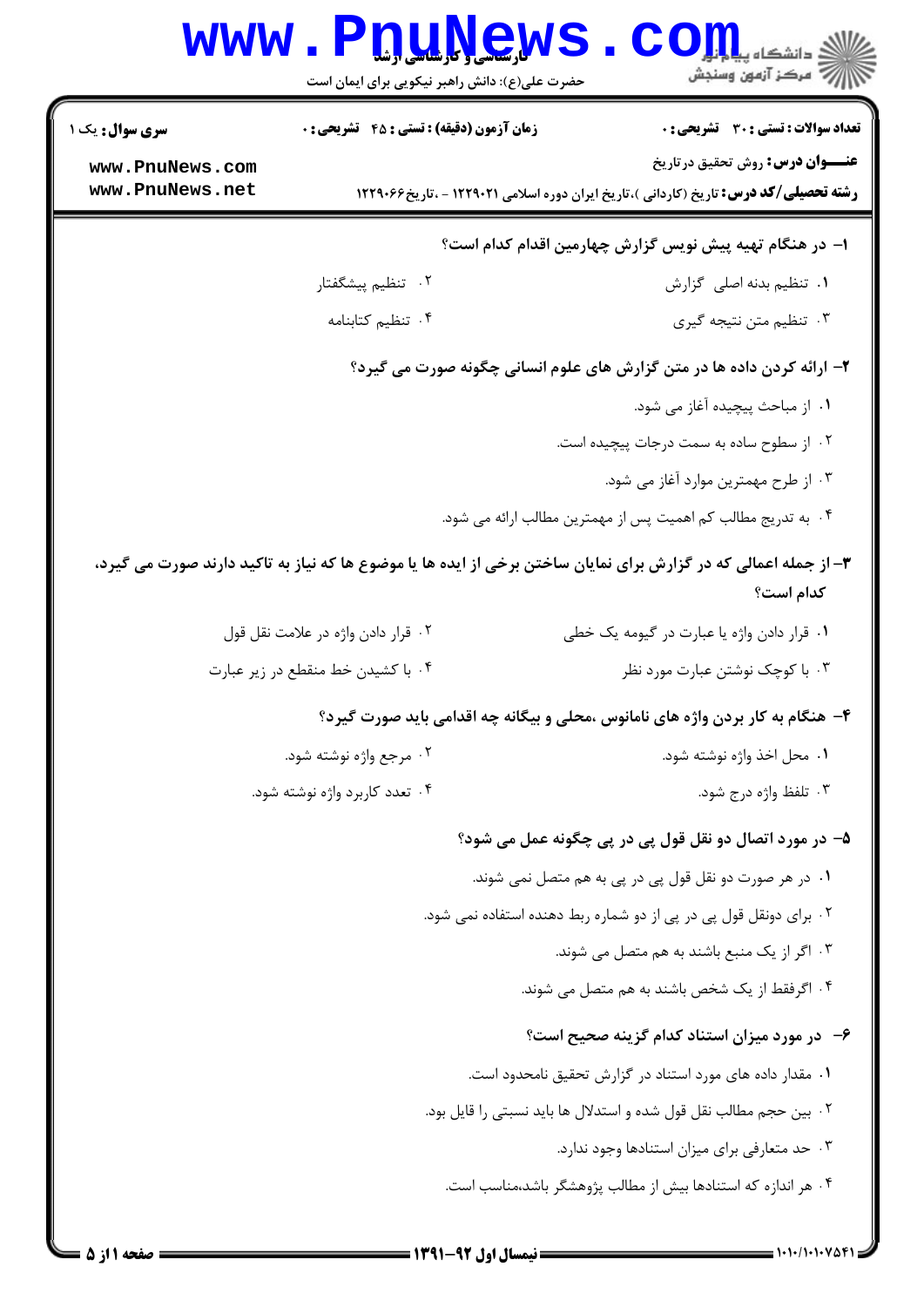| <b>WWW</b>                                                                                                      | حضرت علی(ع): دانش راهبر نیکویی برای ایمان است |                                                                                                              | $\text{OII}_k$ دانشکاه پی<br><i>إل<sup>7</sup> مرڪ</i> ز آزمون وسنڊش |
|-----------------------------------------------------------------------------------------------------------------|-----------------------------------------------|--------------------------------------------------------------------------------------------------------------|----------------------------------------------------------------------|
| <b>سری سوال :</b> ۱ یک                                                                                          | زمان آزمون (دقیقه) : تستی : 45 آتشریحی : 0    |                                                                                                              | <b>تعداد سوالات : تستی : 30 ٪ تشریحی : 0</b>                         |
| www.PnuNews.com<br>www.PnuNews.net                                                                              |                                               | <b>رشته تحصیلی/کد درس:</b> تاریخ (کاردانی )،تاریخ ایران دوره اسلامی ۱۲۲۹۰۲۱ - ،تاریخ۱۲۲۹۰۶۶                  | <b>عنـــوان درس:</b> روش تحقیق در تاریخ                              |
|                                                                                                                 |                                               | ۷- نوعی بررسی که هدف امعان نظر در نوشته ای،غوررسی و اظهار نظر در محتوای کتابی و یا مقاله ای است؟             |                                                                      |
| ۰۴ بررسی توصیفی                                                                                                 | ۰۳ بررسی اکتشافی                              | ۰۲ بررسی انتقادی                                                                                             | ۰۱ بررسی استدلالی                                                    |
|                                                                                                                 |                                               |                                                                                                              | ۸– منظور از آثار مادی در بررسی های تاریخی چیست؟                      |
|                                                                                                                 | ۰۲ شامل بناها، لوازم، ابزارها و …             |                                                                                                              | ٠١ آثار مرتبط با پول و اقتصاد يک جامعه                               |
|                                                                                                                 | ۰۴ مطالب کتابهای چاپی و غیر چاپی              |                                                                                                              | ۰۳ مشتمل بر ادبیات، اسطوره ها و آداب و رسوم                          |
|                                                                                                                 |                                               | ۹- فراهم نمودن اندوخته ها یا متون علمی برای بررسی های وسیع تر آینده و تدوین فرضیات، کاربرد کدام نوع بررسی می | باشد؟                                                                |
| ۰۴ بررسی کتابخانه ای                                                                                            | ۰۳ بررسی توصیفی                               | ۰۲ بررسی تطبیقی                                                                                              | ۰۱ بررسی استدلالی                                                    |
| ۱۰- شاخه ای از منطق است که به اصول عمومی شکل گیری دانش و نظام اصول و نحوه انجام دادن تجربیات و بررسی ها در هر   |                                               |                                                                                                              | یک از شاخه های دانش می پردازد:                                       |
|                                                                                                                 | ٠٢ مطالعه تطبيقي                              |                                                                                                              | ۰۱ روش شناسی                                                         |
|                                                                                                                 | ۰۴ بررسی تاریخی                               |                                                                                                              | ۰۳ پژوهش کتابخانه ای                                                 |
|                                                                                                                 |                                               | 11- بررسی های علمی را می توان از نظر ماهیت در کدام گروه ها بررسی نمود؟                                       |                                                                      |
| ۰۴ علمي و نظري                                                                                                  | ۰۳ نظري و مادي                                | ۰۲ اکتشافی و کاربردی                                                                                         | ۰۱ کاربردی و خالص                                                    |
|                                                                                                                 |                                               |                                                                                                              | <b>۱۲</b> - منظور از آگاهی علمی چیست؟                                |
|                                                                                                                 |                                               | ۱. آگاهی هایی که افراد در مناسبات اجتماعی حاصل می کنند.                                                      |                                                                      |
|                                                                                                                 |                                               | ۰۲ آگاهیهای شهودی و یا مرتبط با تجربیات شخصی است.                                                            |                                                                      |
|                                                                                                                 |                                               | ۰۳ آگاهیهایی که از طریق یکی از روشهای شناخته شده علمی ایجاد شده اند.                                         |                                                                      |
|                                                                                                                 |                                               | ۰۴ آگاهیهای مرتبط با علوم تجربی و به اثبات رسیده است.                                                        |                                                                      |
|                                                                                                                 |                                               |                                                                                                              | ۱۳- منظور از ژرفانگری در تحلیل چیست؟                                 |
|                                                                                                                 | ۰۲ توقف در سطح ساده پذیری                     |                                                                                                              | ۰۱ سخت گیری در حد وسواس                                              |
|                                                                                                                 | ۰۴ رضایت دادن بدون تعمق به پذیرش نوشتارها     |                                                                                                              | ۰۳ اکتفا نکردن به ظاهر امور و نوشتارها                               |
| ۱۴– در این دیدگاه تمایلات و احساسات شخصی مانع از دیدن و تحلیل واقعیاتی می گردند که خارج از علاقه مندی و دلبستگی |                                               |                                                                                                              |                                                                      |
|                                                                                                                 |                                               |                                                                                                              | های فردی است؟                                                        |
| ۰۴ دیدگاه ذهنی                                                                                                  | ۰۳ دیدگاه عینی                                | ٠٢ ديدگاه عينيت گرا                                                                                          | ۰۱ دیدگاه برونخودی                                                   |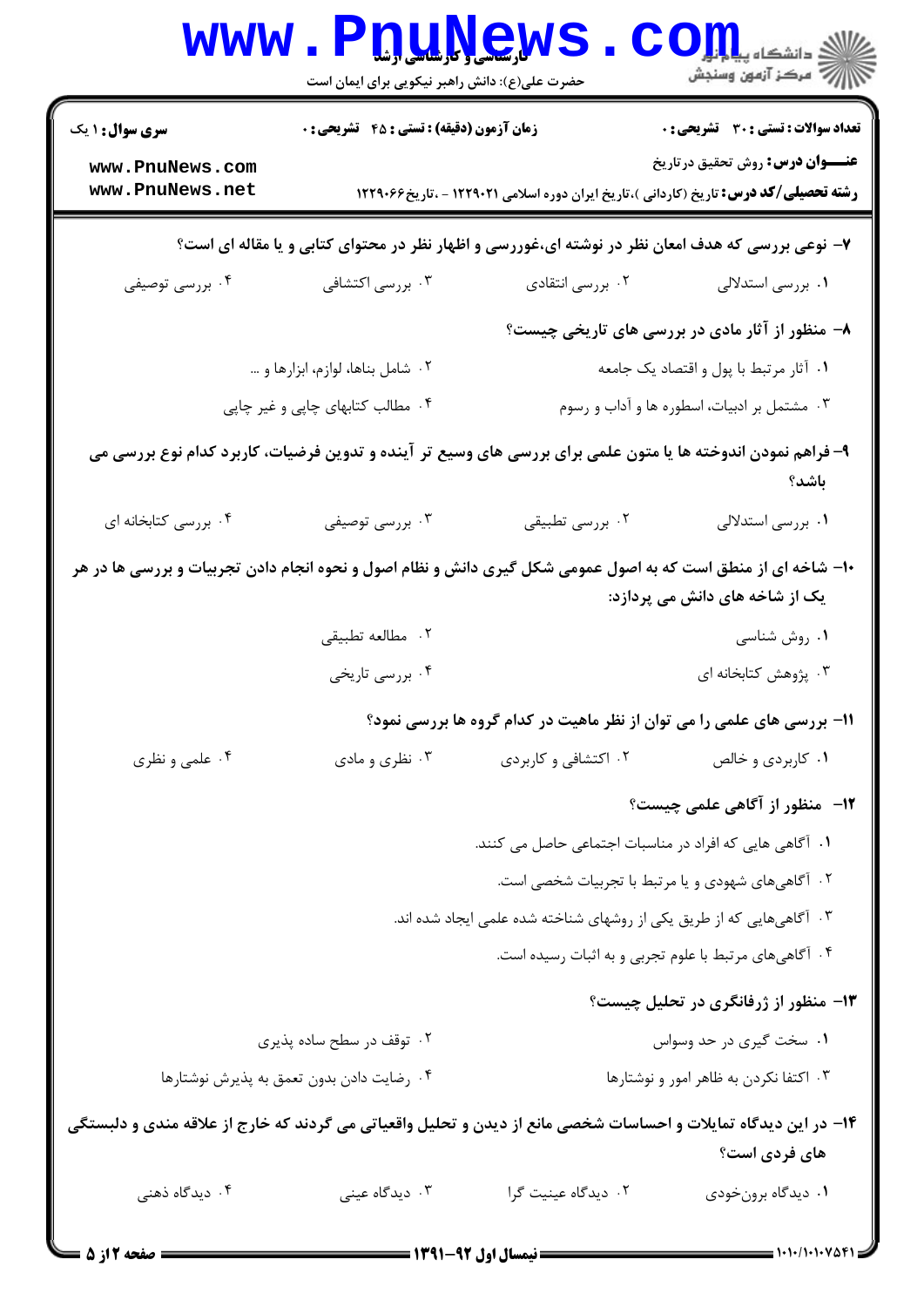|                                    | www.Pnunews<br>حضرت علی(ع): دانش راهبر نیکویی برای ایمان است |                                                                                             | $\mathbf{C}\mathbf{O}\mathbf{m}$ , we shall be $\mathbb{S}$<br>أأزاته أزمون وسنجش |
|------------------------------------|--------------------------------------------------------------|---------------------------------------------------------------------------------------------|-----------------------------------------------------------------------------------|
| <b>سری سوال : ۱ ی</b> ک            | <b>زمان آزمون (دقیقه) : تستی : 45 تشریحی : 0</b>             |                                                                                             | <b>تعداد سوالات : تستي : 30 ٪ تشريحي : 0</b>                                      |
| www.PnuNews.com<br>www.PnuNews.net |                                                              | <b>رشته تحصیلی/کد درس:</b> تاریخ (کاردانی )،تاریخ ایران دوره اسلامی ۱۲۲۹۰۲۱ - ،تاریخ۱۲۲۹۰۶۶ | <b>عنـــوان درس:</b> روش تحقیق در تاریخ                                           |
|                                    |                                                              | ۱۵– از جمله تفاوتهای پایان نامه های دوره سوم(دکتری) با دوره های قبلی کدام است؟              |                                                                                   |
|                                    | ۰۲ حجم زیاد پایان نامه های دوره دکتری                        |                                                                                             | ۰۱ در صورت امکان استفاده از سندهای درجه اول                                       |
|                                    | ۰۴ اتکا به منابع نوشتاری                                     | ۰۳ تعدد فصول و بخش ها و گفتارهای این پایان نامه ها                                          |                                                                                   |
|                                    |                                                              | ۱۶– منبعی نوشتاری است که حاوی نتایج بررسی در باره یک موضوع معین و محدود باشد؟               |                                                                                   |
| ۰۴ تک نگاری                        | ۰۳ برگزیده                                                   | ۰۲ راهنما                                                                                   | ۰۱ دستنویس                                                                        |
|                                    |                                                              |                                                                                             | 17- به شماره های راهنما در متن گفته می شود؟                                       |
| ۰۴ گزت                             | ۰۳ رفرنس                                                     | ۰۲ بیوگرافی                                                                                 | ۰۱ کارنوشت                                                                        |
|                                    |                                                              | ۱۸– کدامیک از کتابهای زیر جزو منابع مرجع محسوب می شود؟                                      |                                                                                   |
| ۰۴ شرح زندگانی من                  | ۰۳ فرهنگ فارسی معین                                          | ۰۲ تاريخ طبري                                                                               | ۰۱ تاریخ بیهقی                                                                    |
|                                    |                                                              | ۱۹- از جمله مواردی که برگ کتابشناسی پژوهشگر را یاری می دهد،کدام است؟                        |                                                                                   |
|                                    |                                                              | ۰۱ هنگام مقایسه داده های یک متن با متن دیگر و در یک منبع دیگر                               |                                                                                   |
|                                    |                                                              | ۰۲ هنگام تهیه فهرست مطالب گزارش شامل فصل بندی ها و زیر فصل ها                               |                                                                                   |
|                                    |                                                              | ۰۳ هنگام درج اطلاعات و داده های کتابها بر روی برگهای یادداشت                                |                                                                                   |
|                                    |                                                              | ۰۴ هنگام مرتبط ساختن هر برگ یادداشت با مشخصات منبع مربوط به خود                             |                                                                                   |

## ۲۰– در خصوص درج اطلاعات بر روی برگ کتابشناسی ،کدام گزینه صحیح نیست؟

- ۰۱ هنگامی که ناشر معین نیست از علامت اختصاری آب.ن ً استفاده میشود.
	- ۲. محل انتشار همواره همان محل چاپ است.
	- ۰۳ در برگ ابتدا نام خانوادگی در سطر اول درج میشود.
		- ۰۴ تاریخ انتشار با نوبت چاپ متفاوت است.

### **۲۱**- چرا باید هر نکته بر روی یک برگ یادداشت درج شود؟

| ۰۲ ساده کردن امر گروه بندی و توزیع داده ها. | ۰۱ زیبایی برگ های یادداشت.              |
|---------------------------------------------|-----------------------------------------|
| ۴ . كاهش حجم تعداد برگهای يادداشت           | ۰۳ . یافتن آنچه را که باید یادداشت کرد. |

## **۲۲**– کدام اقدام در هنگام انتقال داده ها بر روی برگ یادداشت صحیح است؟

| ۰۲ محدود نوشتن یادداشت ها               | ۰۱ به کار بردن علامت اختصاری     |
|-----------------------------------------|----------------------------------|
| ۰۴ کاربرد گیومه برای نقل قول غیر مستقیم | ۰۳ استفاده از دو روی برگ یادداشت |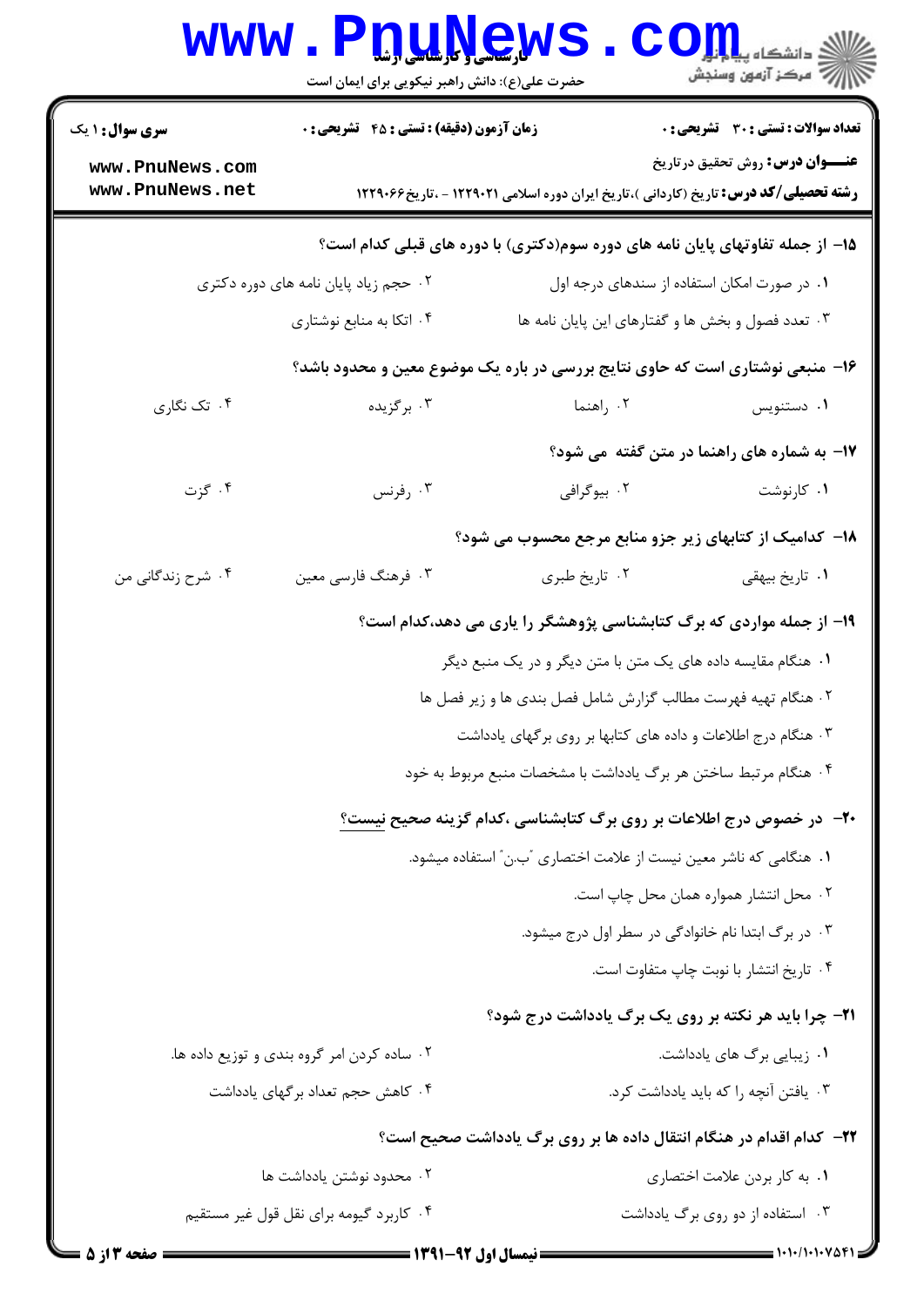|                                                                                                                           | www.PnuŅew<br>حضرت علی(ع): دانش راهبر نیکویی برای ایمان است |                                                               | اللاء دانشڪاء پي <mark>ا ۾ ٿو.</mark><br>الله عرکز آزمون وسنڊش                                                                         |
|---------------------------------------------------------------------------------------------------------------------------|-------------------------------------------------------------|---------------------------------------------------------------|----------------------------------------------------------------------------------------------------------------------------------------|
| <b>سری سوال : ۱ یک</b>                                                                                                    | زمان آزمون (دقیقه) : تستی : 45 آتشریحی : 0                  |                                                               | <b>تعداد سوالات : تستی : 30 ٪ تشریحی : 0</b>                                                                                           |
| www.PnuNews.com<br>www.PnuNews.net                                                                                        |                                                             |                                                               | <b>عنـــوان درس:</b> روش تحقیق در تاریخ<br><b>رشته تحصیلی/کد درس:</b> تاریخ (کاردانی )،تاریخ ایران دوره اسلامی ۱۲۲۹۰۲۱ - ،تاریخ۱۲۲۹۰۶۶ |
|                                                                                                                           |                                                             |                                                               | ۲۳- اظهار نظرهای پژوهنده در برگ یادداشت با چه علامتی مشخص می شود؟                                                                      |
| ۰۴ پرانتز                                                                                                                 | ۰۳ کروشه                                                    | ۰۲ گیومه                                                      | ٠١. خط تيره طرفين                                                                                                                      |
|                                                                                                                           |                                                             |                                                               | ۲۴-۔ معمولا مصحح در مقدمه کتاب چه مواردی را مطرح می کند؟                                                                               |
| ٢. نوع فعاليتهاى تحقيقى مصحح                                                                                              |                                                             |                                                               | ۰۱ دوران زندگی مصحح                                                                                                                    |
| ۰۴ مشکلات ترجمه متن                                                                                                       |                                                             |                                                               | ۰۳ روش تصحیح کتاب                                                                                                                      |
|                                                                                                                           |                                                             |                                                               | ۲۵- از جمله مواردی که در فهرست نویسی نسخ خطی باید رعایت کرد؟                                                                           |
| ۰۲ نوشتن نام کاتب و کسی که کتاب به اوتقدیم شده                                                                            |                                                             |                                                               | ۰۱ طول و عرض برگهای کتاب به میلیمتر                                                                                                    |
| ۰۴ تعداد چاپ و نوبتهای مختلف چاپ                                                                                          |                                                             |                                                               | ۰۳ نام ناشر و محل نشر                                                                                                                  |
|                                                                                                                           |                                                             |                                                               | ۲۶– در فهرست مراجع اگر کتاب بیش از یک مولف دارد،نام نویسندگان چگونه نوشته میشود؟                                                       |
| ۰۲ احدی،حسن و شکوه السادات بنی جمالی                                                                                      |                                                             |                                                               | ٠١ احدى،حسن، و بنى جمالى،شكوه السادات                                                                                                  |
| ۰۴ احدي،حسن، و ديگران                                                                                                     |                                                             |                                                               | ۰۳ حسن،احدی ، و شکوه السادات بنی جمالی                                                                                                 |
| ۲۷- در فهرست مراجع ً در صورتی که به جای مولف یک نفر کار گردآوری را انجام داده است، مشخصات گردآورنده چگونه درج             |                                                             |                                                               | مىشود؟                                                                                                                                 |
|                                                                                                                           |                                                             | ٠١ پژوهشنامه خليج فارس، گردآورنده عبدالرسول خيرانديش          |                                                                                                                                        |
|                                                                                                                           |                                                             |                                                               | ۰۲ خیراندیش،عبدالرسول(گردآورنده)                                                                                                       |
| ۰۳ گردآورنده عبدالرسول خيرانديش                                                                                           |                                                             |                                                               |                                                                                                                                        |
|                                                                                                                           |                                                             |                                                               | ۰۴ کردآورنده: خیراندیش،عبدالرسول                                                                                                       |
|                                                                                                                           |                                                             |                                                               | ۲۸– در هنگام تنظیم گزارش تحقیق کدامیک از موارد زیر باید رعایت شود؟                                                                     |
|                                                                                                                           |                                                             | ۰۱ عدم یکپارچگی در به کار بردن نوع ضمیر شخصی برای نویسنده     |                                                                                                                                        |
| ۲. سجع و أهنگ دار بودن جملات                                                                                              |                                                             |                                                               |                                                                                                                                        |
|                                                                                                                           |                                                             |                                                               | ۰۳ یکدست نویسی عبارات و جملات                                                                                                          |
|                                                                                                                           |                                                             | ۰۴ الگو قرار دادن ادبیات کتابهای کودکان و یا کتابهای مشابه آن |                                                                                                                                        |
| <b>۲۹</b> - نوعی فهرست موضوعی است که تقریبا آخرین اطلاعات مربوط به برخی از مقاله ها و موضوعاتی را که در روزنامه ها و مجله |                                                             |                                                               |                                                                                                                                        |
|                                                                                                                           |                                                             |                                                               | ها چاپ شده اند معرفی می نماید:                                                                                                         |
| ۰۴ دستنویس                                                                                                                | ۰۳ راهنمای مقاله ها                                         | ۰۲ فهرست منابع                                                | ۰۱ خبرنامه                                                                                                                             |
|                                                                                                                           |                                                             |                                                               |                                                                                                                                        |